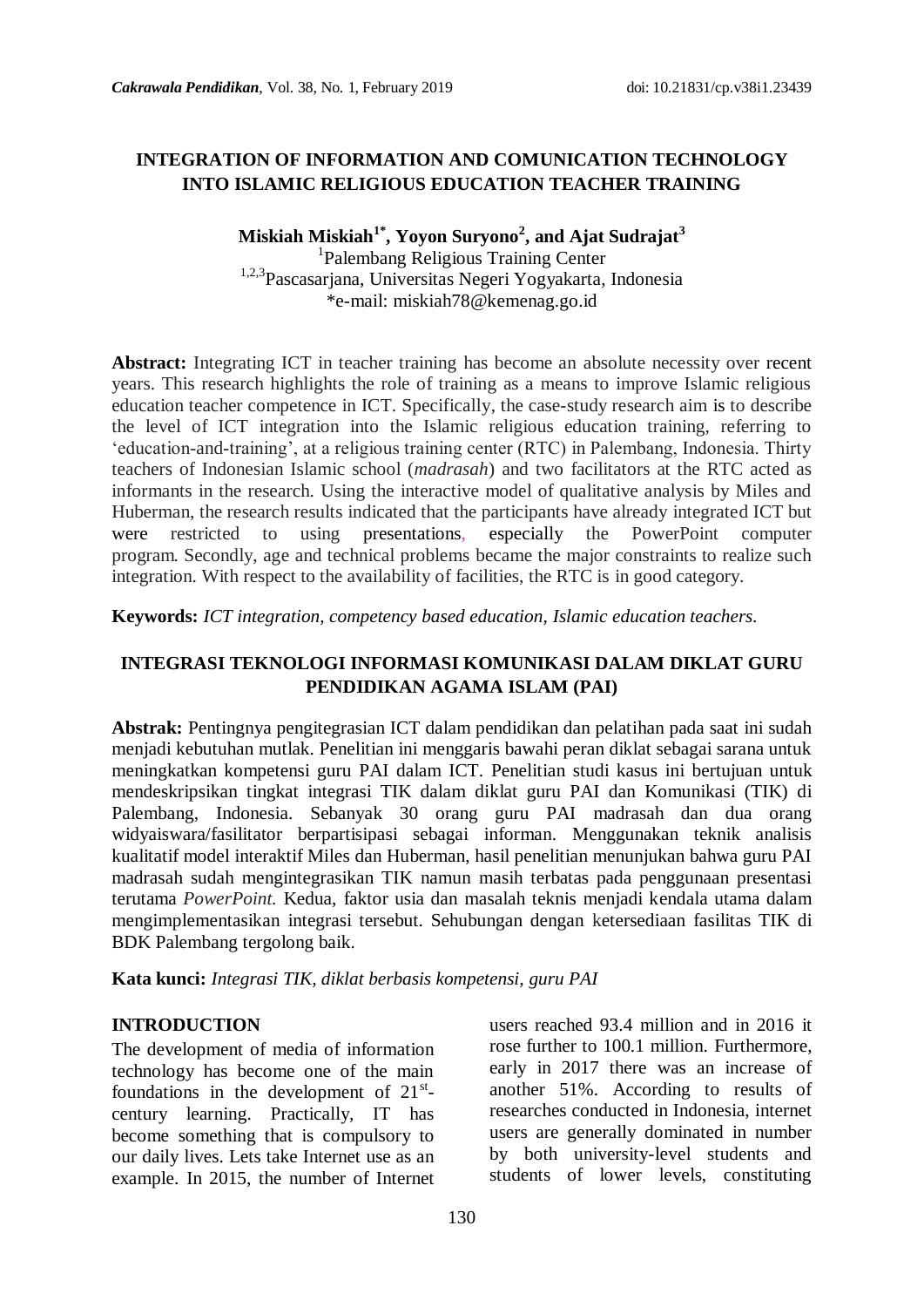respectively around 89.7% and 69.8% of the total number of Internet users in Indonesia. In addition, The National Education Standrads Board of Indonesia (BSNP) supported the goals and onbjectives of 2004 WSIS (World Summit of Information Society) conference that suggested that all universities, colleges and secondary schools across the world would have been connected to the Internet by 2015. Thus making it possible for students and teachers fromm anywhere in the world to converse, collaborate and exchange knowledge, which could improve the quality of human life.

Teachers actually have a great opportunity to utilize technology in learning. The Minister of National Education"s Regulation No. 16 (2007) mentions that teachers' obligatory competence includes proficiency in the utilization of information technology for conducting educative activities of development. According to the fifth point in the sub-chapter about pedagogical competence, there is a demand that teachers are able to make use of ICT for conducting educative activities of development.

Integration of ICT in learning plays a powerful role in increasing resources and improving the environment for learning. Luhombo (2015) indicated that ICT can play a role in preparing students to acquire skills, competencies and social skills that are fundamental for competing in the emerging global "knowledge" economy. Several studies have been conducted demonstrating that an appropriate use of ICT can raise educational quality and connect learning to real-life situations (Lowther, Inan, Strahl, & Ross, 2008; Weert & Tatnall, 2005). As Weert & Tatnall (2005) have pointed out, learning is an ongoing lifelong activity where learners change their expectations by seeking knowledge, which departs from traditional approaches. As time goes by, they will have to expect and be willing to seek out new sources of knowledge. ICT

skills will be an indispensable prerequisite for these learners.

There is also a demand that teachers who are spearheading education should have competency in the field of ICT, as this will enable them wider opportunities (Isisag, 2012). Teachers will be able access new knowledge through ICT, integrating it into their teaching practices, whilst developing new methods and approaches (Esther, 2013; Oyarzo, 2011, Plomp, Pelgrum & Law, 2007). ICT also enables teachers to adapt materials based on circumstances as well as students needs (Lubis, 2018).

Teachers ought to be able to transfer knowledge, attitude, behavior, and skill to their students through learning strategies and patterns that are suitable for the demands and developments of the  $21<sup>st</sup>$ century. Professional teachers always use creative and innovative ways in delivering knowledge, skill, and even attitude to students, which includes creativity in using learning media. The findings from Oyarzo (2011) indicated, that a teacher who can manage ICT well will become a better communicator. ICT integration helps teachers in creating interesting and enjoyable learning activities, promoting learner autonomy, and enhancing students' learning motivation (Al-Munawwarah, 2014).

Teachers as professional educators are expected to always have an open mindset and to keep developing themselves as part of the effort of preparing learners to compete in global society life. One of the solutions that could be adopted is the use of education-andtraining, which is competency-based. It is in line with Article 14 of School and University Teachers' Law' No. 14 (2005), which states that teachers have the right to access training and professional development in their field in the course of improvement in competency. Devi & Shaik (2012) also mention that training functions as a way to make possible for human resources to show their potential. ICT professional development courses for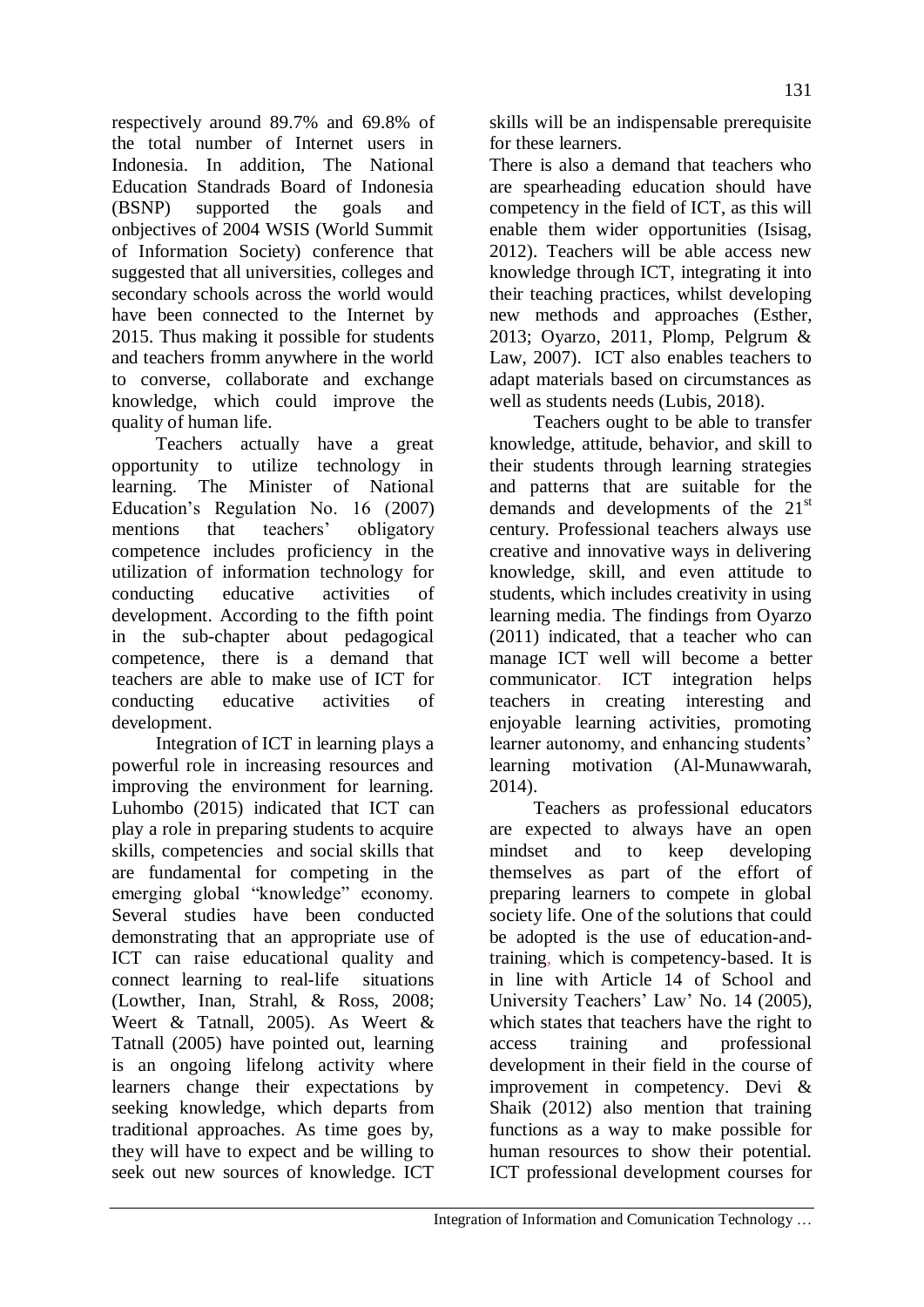teachers enables them to improve their ICT skills and knowledge (Abuhmaid, 2011). An in-depth training program acts as a tool for improving the employees' skill and making it possible for them to do their job better.

Similarly, Government Regulation No. 101 in 2000 concerning Education and Training for the Job of Civil Service Employees, states that, to form the figure of a civil service employee or civil servant, including those already in the civil service of the government, appropriate education and training are required. The process of teaching and learning in the course of improving civil servants' competency is conducted in the form of the educationand-training mentioned within the regulation. The goal is the formation of civil servants that have the competency matching the requirements for their respective jobs. The issuance of the government regulation puts emphasis on competency-based education-and-training, which surely implies that training participants, who are at the end of their education, need to be able to demonstrate certain competencies acquired when they were attending the training. This means that participants of such an education and training program should be able to show the competencies that they have gained as a direct result of the education and training received.

RTC (Religious Training Center) is a technical executive unit in the field of education and training with the main job and function of conducting education and training in accordance with the guidelines. The main job and function of RTC as written down in The Minister of Religious Affairs' Decree' No. 59 of 2015, concerning the Organization and Operating System of RTC, is conducting the education and training of the administration staff and the technical staff for religious matters according to their respective work areas. The main job of BDK is to give service in education and training for the staff at the Ministry of Religious Affairs, in the course of improving knowledge and skill as well as building attitudes conforming to the standard of competence that should be acquired by each staff member.

The concern of the present research is to describe the level of ICT integration into the learning conducted, based on experiences and competency in using the computer for guiding learning, the availability of ICT facilities, and ICT training attended. The research results are quite important, especially in mapping the problems faced in ICT integration into training and the alternatives for its improvement. Operationally, the main benefit obtained from this research will be the alternatives of improvement in ICT integration into training, based on the mapping of the level of ICT integration and the potential of human resources within RTC.

# **METHOD**

The research used a qualitative method with a case-study approach. The research subjects were determined by using purposive sampling and snowball sampling. Snowball sampling was used to increase the number of the research subjects when more in-depth information was needed. The research subjects were thirty teachers of the Islamic Religious Education group of school subjects at *madrasah* (Islamic schools in Indonesia) and two facilitators of Palembang RTC. The demography of the participants is presented in Table 1.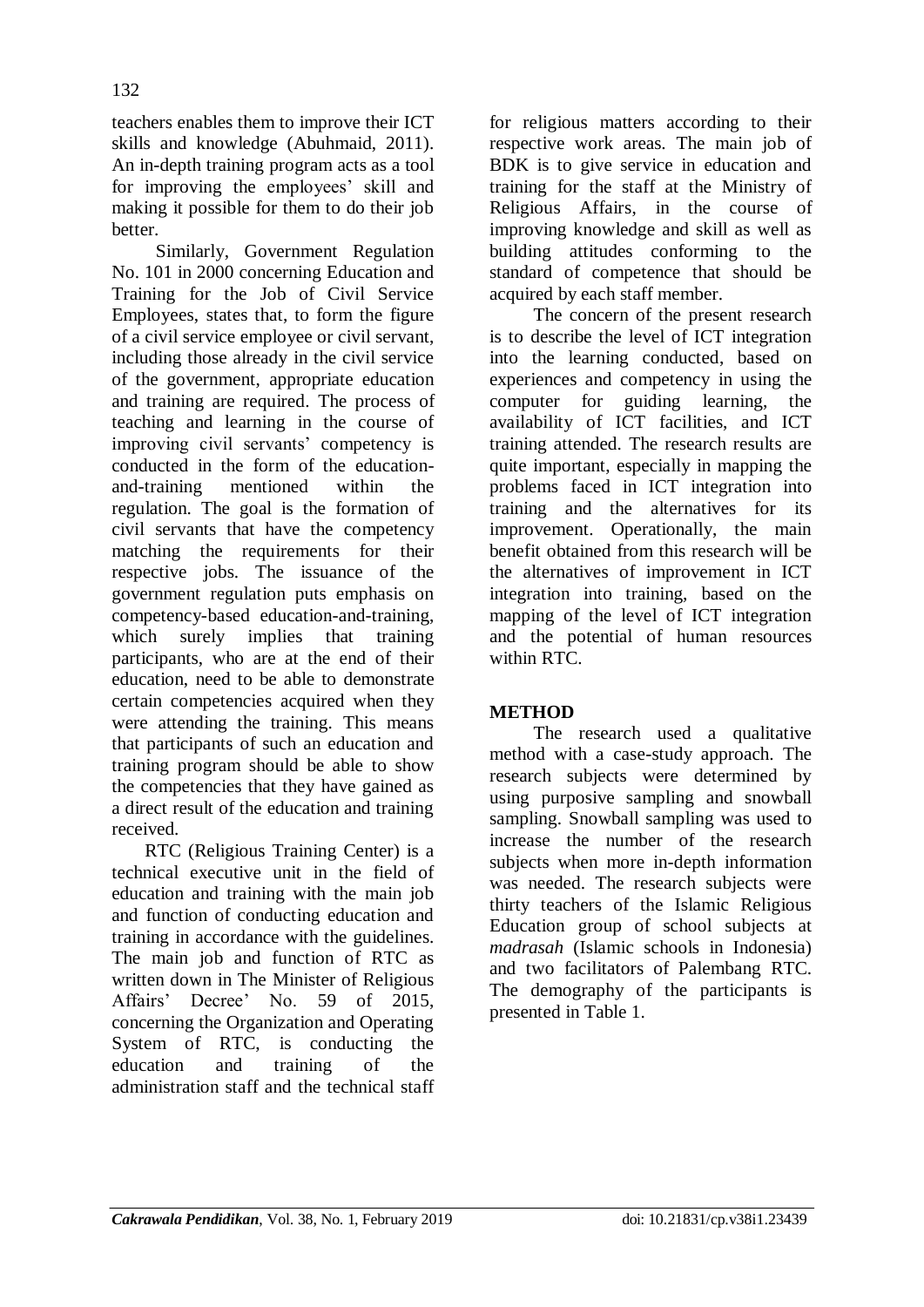| Category                         | Sub-category   | <b>Teachers</b> | Widyaiswara/<br>facilitators |  |
|----------------------------------|----------------|-----------------|------------------------------|--|
| Gender                           | Male           | 13              |                              |  |
|                                  | Female         | 17              |                              |  |
| Age                              | $26 - 35$      | 11              |                              |  |
|                                  | 36-45          | 8               |                              |  |
|                                  | $46 - 55$      | 11              |                              |  |
| Teaching experiences (years)     | Below 10 years | 11              |                              |  |
|                                  | Above 10 years | 19              | າ                            |  |
| Classroom technology use (years) | Below 5 years  | 9               |                              |  |
|                                  | Above 5 years  | 21              |                              |  |

The data were collected by means of interview, observation, and documentation. In the research, the researcher as a human instrument observed the learning process conducted in class. To confirm data validity, the validity of the research data was first examined. In the research here, to obtain comprehensive data, triangulation was used by combining all the data from various sources in various ways and at various times. Besides, to gain trustworthiness, the transcription of the questions was cross-checked by each of the participants for any mistyped words or unconfirmed ideas. The data gained was analyzed and displayed descriptively. The data was analyzed using the interactive model of qualitative analysis from Miles & Huberman (2014). The data obtained from questions was categorized pertaining to implementation of ICT integration in Islamic Religious Education class. After the categorization process, the overall data were re-typed and displayed in the form of description. The final part consisted of the conclusion, drawing and verification, with the initial conclusion being still tentative in nature and with the potential to change when no strong evidence was found to support a following stage of data collection. The conclusion in qualitative research could answer the problem question that has been formulated since the initial part.

### **RESULT AND DISCUSSION Result**

The first indicator refers to experience and competence in computer use in conducting learning. The results indicate that not all of the respondents have been accustomed to integrating ICT as a learning media (one of the ICT materials in this training is how to make powerful PowerPoint). Interestingly, only eleven of the thirty respondents employ PowerPoint and none of them use email, blog or website as the learning media in the Islamic Religious Education class. Thus, in general the use of and training in ICT would be considered beneficial for Islamic Religious Education teachers. According to results of interviews with two *widyaiswara*s/facilitators at Palembang RTC and seven participants, the lack of teachers" competence in utilizing various ICT facilities made available by RTC staff is also a result of age factor, as presented in Table 2.

Means and resources directly play important roles in the educational world, in order to support the attainment of educational objectives in general and particularly to the integration of ICT into learning. The means and resources should also be continuously developed for the success of the educational process at RTC. Projectors in every classroom and Internet access are compulsory resources that RTC should provide. ICT resources form some of the important elements in educational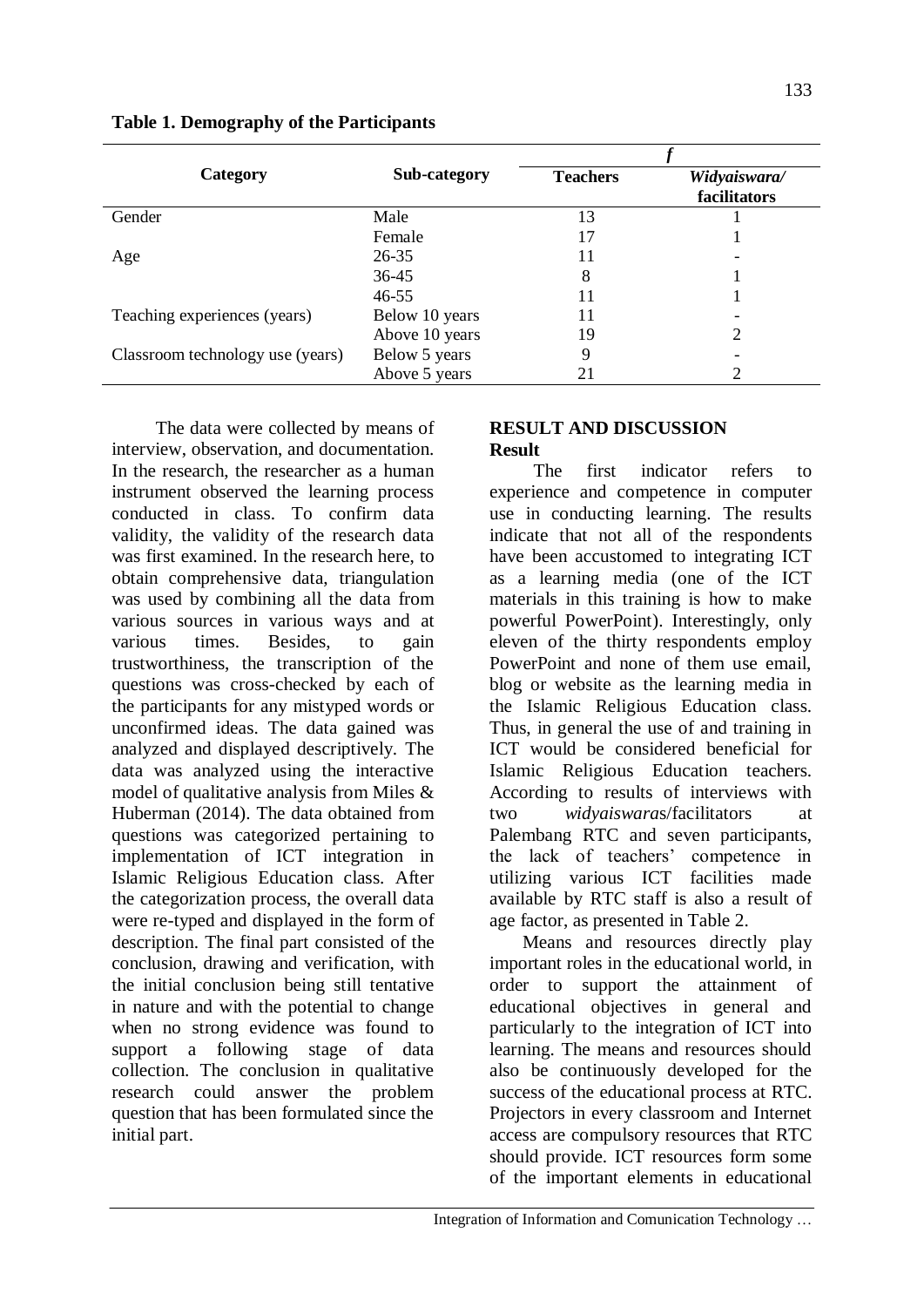supplies and should therefore keep up with<br>the increasingly faster technological the increasingly faster technological development. Based on the data obtained during the research, the various means and resources supporting the utilization of ICT in the learning process are presented in Table 3 below.

|  |  |  |  |  |  | Table 2. The Result of Interview with Respondents |
|--|--|--|--|--|--|---------------------------------------------------|
|--|--|--|--|--|--|---------------------------------------------------|

|    | <b>Indicator</b>           |           | <b>Interview Result</b>                                             |
|----|----------------------------|-----------|---------------------------------------------------------------------|
| 1. | Participants' competence   | $\bullet$ | The teacher who is already aged has difficulty in keeping up        |
|    | in computer utilization    |           | with the fast flow of ICT development, which in the end makes       |
|    |                            |           | the said teacher helplessly overwhelmed in utilizing the device     |
|    |                            |           | used to give support to the material taught.                        |
|    |                            | ٠         | Teachers tend to only be able to use the PowerPoint computer        |
|    |                            |           | program in their teaching process.                                  |
|    |                            |           | The teachers attending training at RTC do not yet use e-mail,       |
|    |                            |           | blog or a website as a system to conduct learning.                  |
|    |                            | ٠         | Lack of computer skills                                             |
|    |                            | $\bullet$ | Limited knowledge of operating ICT                                  |
|    |                            | $\bullet$ | Lack of ICT-based materials                                         |
| 2. | Availability of facilities | ٠         | A technical problem here is the unstable condition of the           |
|    |                            |           | Internet network, which unfortunately has a negative impact on      |
|    |                            |           | the planning already completed by facilitators trying to conduct    |
|    |                            |           | learning through the use of ICT. Although the whole area of         |
|    |                            |           | RTC is already covered by the wireless hotspot facility, at         |
|    |                            |           | times it is still not possible to get connected to the Internet     |
|    |                            |           | network.                                                            |
| 3. | Facilitators and ICT       | ٠         | There are four types of training that have been attended by         |
|    | training program           |           | training participants. The following is a list of the four types of |
|    |                            |           | training mentioned in order from those most frequently              |
|    |                            |           | attended. (A) basic computer use, (B) ICT-based learning            |
|    |                            |           | innovation, (C) presentation media (still restricted to             |
|    |                            |           | PowerPoint) and (D) the Internet. Most of the training              |
|    |                            |           | participants state that they have attended all four types of        |
|    |                            |           | training.                                                           |

#### **Tabel 3. Internet Facilities**

| <b>No</b> | <b>Types of equipment</b>                 | <b>Total</b>  |
|-----------|-------------------------------------------|---------------|
|           | Desktop Computer                          | 64<br>units   |
|           | Notebook/Laptop (widyaiswara/fasilitator) | 53<br>units   |
|           | Internet access                           | up to 13 Mbps |
|           | LAN (WIFI)                                | 9<br>units    |
|           | Sound System                              | 13<br>units   |
|           | Intercatif board                          | 5<br>units    |
|           | Server computer                           | 3<br>units    |
|           | Kamera Digital                            | 2<br>units    |
|           | Handycam                                  | unit          |
|           | Television                                | units         |
|           | <b>LCD/LED</b>                            | 10<br>units   |
|           | Computer & Multimedia laboratory          | room          |
|           | Computer & Multimedia laboratory          | 13<br>points  |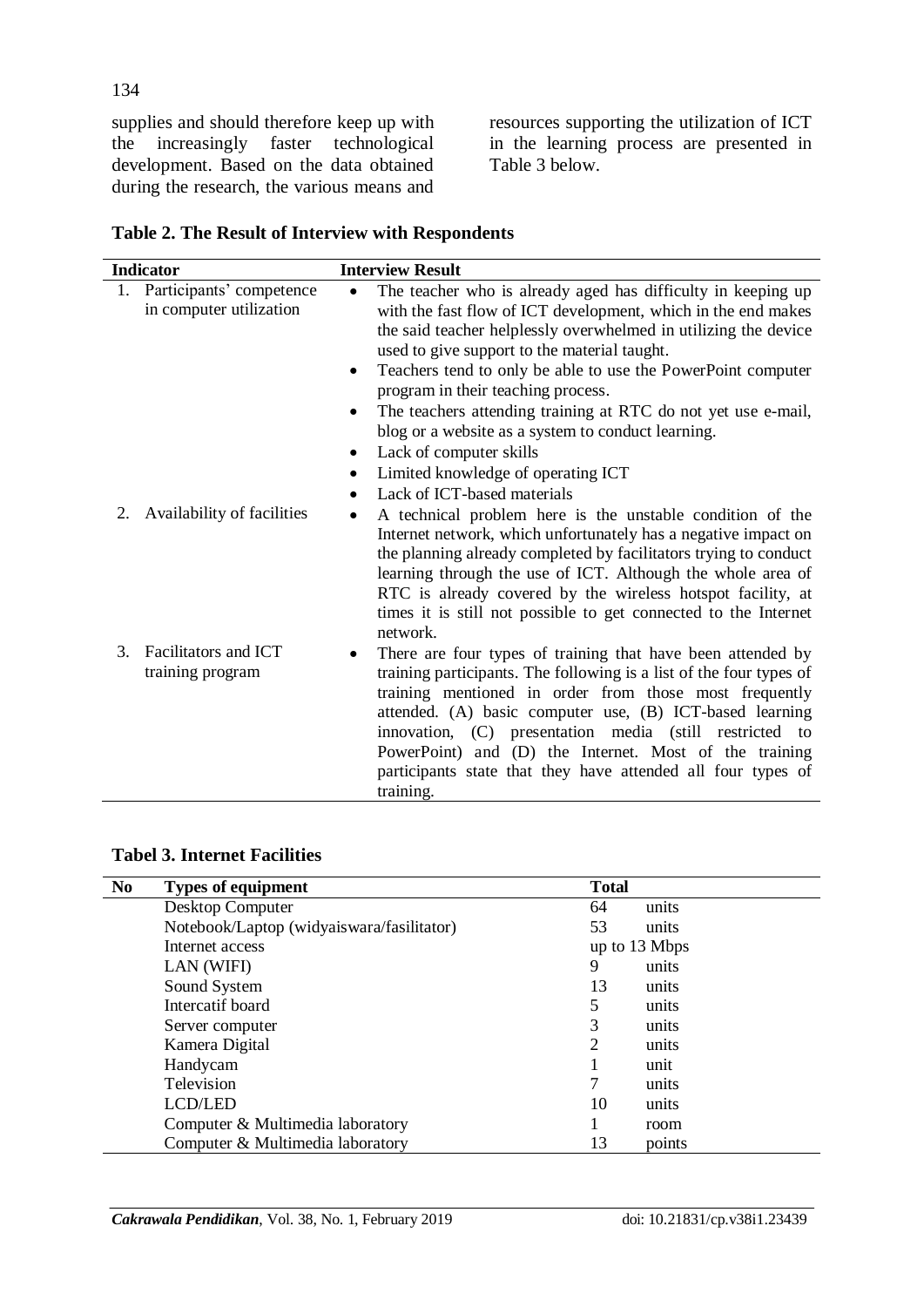Other supporting means and resources for quality improvement in education and learning are computers and Internet access. Such resources are expected to raise extrinsic motivation that improve the learning and motivation of facilitators and learners, especially with the Internet exerting great influence in the world of education. Its right utilization will overcome shortcomings, which have constrained the learning process. The Internet provides information of a broad scope and facilitates communication, discussion, and question-and-answer sessions that help overcome the difficulties undergone by learners.

The third indicator deals with the types of ICT training attended by the training participants. Based on the interview results, there are four types of training that have been attended by training participants. The four types of training, mentioned in order from the most frequently attended to the least frequently attended are, (A) basic computer use, (B) ICT-based learning innovation, (C) presentation media (still restricted to PowerPoint), and (D) the Internet. Most of the training participants state that they have attended all four types of training.

# **Discussion**

As reflected from the aforementioned findings, the majority of the respondents have experience of using some types of ICT as a learning media in Islamic Religious Education class. This is in line with what Claro (2010) found, that ICT can be used to improve the teaching and learning process. Furthermore, UNESCO (2002b) states that the utilization of ICT in the learning process has three main objectives, namely: to build up knowledge in problem solving and competence in communication, and in seeking, processing or managing information, transforming it into new knowledge and disseminating it to others; to develop skills in using ICT; and to improve effectiveness and efficiency in learning. ICT is a powerful tool to utilize 21st century skills (Pearlman, 2010). Integration of ICT into teaching and the learning process will empower teachers to focus on: student-centered approach; active and interactive learning; connecting with learner experiences and needs; and the development of critical and ethical understandings of the value in using ICT (Ministerial Council on Education, Employment, Training and Youth Affairs, 2005). So, it is considered that these types of ICT are extremely beneficial. Another reason is also its ability to enrich faciliators teaching materials.

Additionally, the barriers to ICT integration are most frequently limited facilities, lack of skills in operating ICT equipment and limited ICT-based material. Similarly, research conducted by Al-Munawwarah (2014), Honan (2008), and Lubis (2018) found that age, lack of computer skills, limited knowledge and experience of ICT, lack of ICT-based materials, time allocation and technical problems became the major challenges for teachers. Another obstacle experienced in the use of ICT in RTC is that this is only training, so after the completion of the education and training process, participants must return to their respective work units. This resulted in a disconnection between the widyaiswara/facilitator and the training participants. In a sense, a widyaiswara/facilitator does not have the authority to monitor the training alumni. Likewise, vice versa, the alumni were already busy with their respective activities.

Apparently, the teachers have not given a considerable look to the use of the social networking site as a learning system. The reason is that there are still many teachers who have not yet attempted to begin utilizing the social networking site as one of the alternative learning strategies. Social networking sites that are familiar in teachers' circles have the potential for being utilized as means of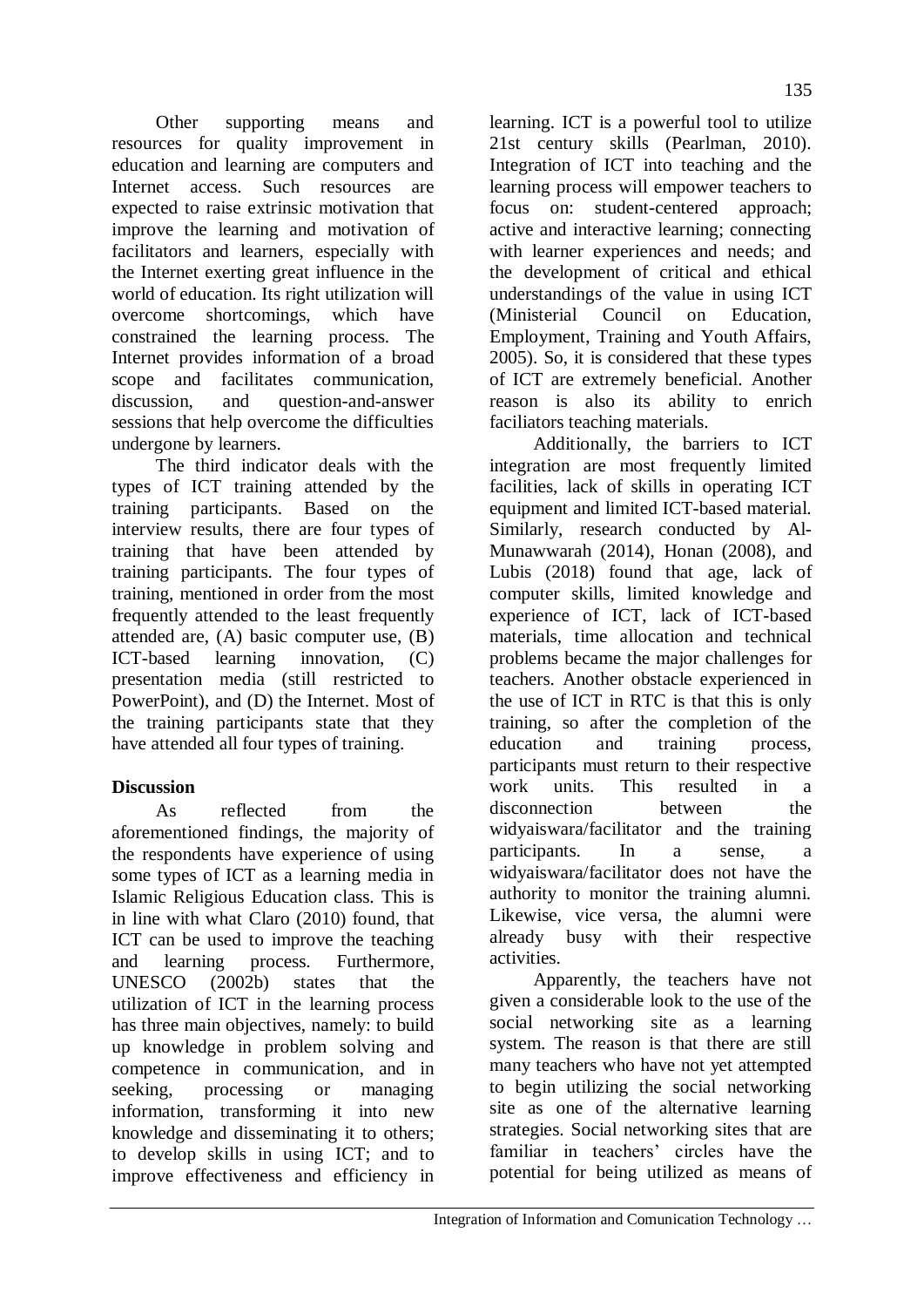learning to replace the function of the learning management system software. Compared with the learning management system software, the social networking site has an advantage because it can be used without having to rent or manage a server, and most importantly, it is more familiar among training participants.

In relation to the facilities, the findings indicate that RTC has supported the integration of ICT into the teaching and learning process. All of the classes have already had access to the means and resources related to the ICT integration (Table 2). However, the Internet access was still limited, despite wireless hotspot in the whole area of RTC.

The last indicator reveals the types of training in ICT that have been attended by training participants. More similar training is needed to accommodate teachers who have not been able to integrate ICT into their learning (teaching)? So that they are better prepared to keep up with the advancement of technology. One finding of the Pelgrums  $& Law$  study (2003), was that there were not enough training opportunities for teachers in the use of ICTs in a classroom environment. Similarly, Beggs (2000) found that one of the top three barriers to teachers use of ICT when teaching students was the lack of training. Recent research in Turkey found that the main problem with the implementation of new ICT in science was the insufficient amount of in-service training programs for science teachers (Özden, 2007), and Toprakci (2006) concluded that limited teacher training in the use of ICT in Turkish schools is an obstacle.

Based on the findings, it is important to pay attention to the management in conducting the training in order to maintain quality assurance, consisting of conformity among the material, the media, the instructor/facilitator, and the required facilities. Well-managed trainings will help to assure good final outcomes.

Furthermore, conducting training is inseparable from program manager and facilitator. The program manager could be someone from inside the organization conducting the training (such as a school) or someone from outside. The program manager's function is identifying participants and the material needed. A training program also requires a facilitator as the expert that can help teachers to overcome problems in integrating ICT into learning and any problems related to the hardware and software used (Tong & Triniada, 2005). A facilitator can be someone who is originally a teacher of Computer Skills and Information Management at a school, or a person considered to have experience and capability concerning the training material (Abuhmaid, 2011; Singh & Samili, 2014; Samuel & Zaitun, 2007).

According to the head of the section of technical staff for education and religion at Palembang RTC, and are not yet based on an analysis of need. Therefore, within a one-year period, most teachers attend only one ICT training activity.

ICT training programs could improve teacher competence in computer use (Uslu, 2012; Abuhmaid, 2011). Training plays an important role in a teachers readiness to use computers (Gan, 2001). It could also improve teachers' attitude in computer utilization (Keengwe & Onchwari, 2008), and aid teachers in improving learning activity and in turn the learning conducted should improve the quality of education (Parvin, 2013). ICT trainings could become the teachers" media for the improvement of their competence in the integration of ICT. Studies reveal that training good quality programs aid teachers in integrating ICT into learning and applying change into the teaching practice (Brinkerhoff, 2006). Lawless & Pellegrino (2007) state that if the training program is of high quality, lasts for a longer period, is supported by new technology, provides a good supportive training climate, and states a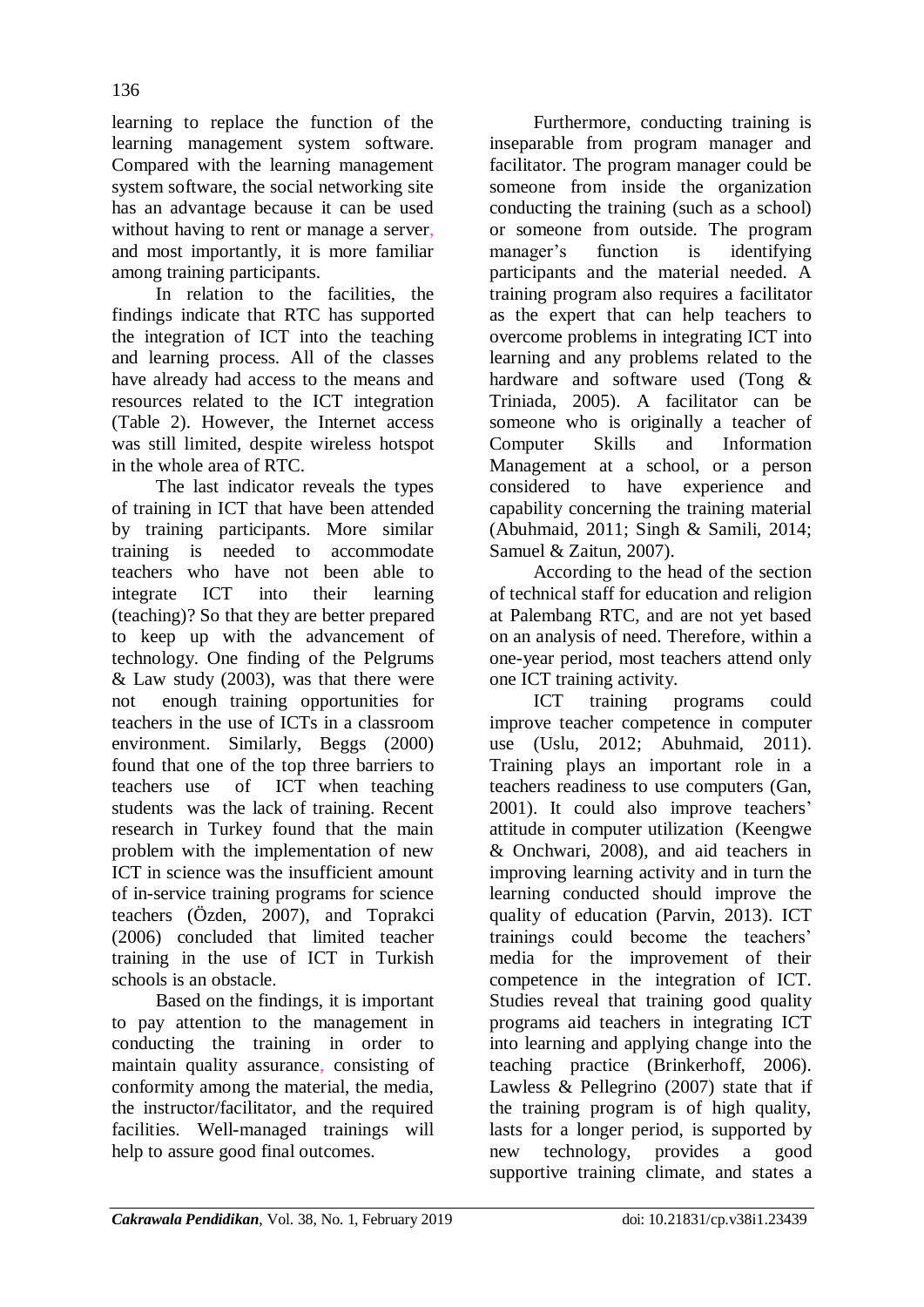clear vision for learners' achievement; then the teachers would be able to adopt and integrate ICT into their teaching. Furthermore, ICT related training programs develop teachers" competences in computer use (Bauer & Kenton, 2005; Wozney, Venkatesh, & Abrami, 2006).

According to Chen (2008), professional training programs should be designed for identifying beliefs about successful teaching, improved teaching policies, and a syllabus that is designed in relation with the teaching objective. The minimum frequency of effective training becomes one of the greatest hindrances that are often encountered in the field (Özden, 2007; Albrini, 2006). Ivancevich (2007) acknowledges that training is a systematic process which is used to change trainees" behavior, directed to the attainment of an organization"s objective, related to work skill and competence, and oriented to aiding the trainees in mastering specific skill and competence.

The execution of a learning program utilizing ICT is sure to bring to those in RTC"s part, the challenge of a more optimal ICT utilization in the learning conducted. Various efforts to progress the teaching staff"s professional competence are continuously made, such as, improvement in developing more creative material for the learning assigned. Therefore, the facilitator should always keep up with the current technological development.

Based on the results of the research conducted, Palembang RTC has taken various steps in an effort to optimize ICT utilization in the learning conducted. First, RTC conducted various programs and strategies to complete the ICT-based means and resources. For example, all classrooms are presently equipped with LCD, the bandwidth of the Internet access is increased, and other ICT-based equipment are made available. RTC also provides a laptop for facilitators who do not have a laptop. Palembang RTC also conducts long-distance training (with

distance learning) as one of the effective ways to integrate ICT. Additionally, Palembang RTC has developed *Simtraining*, an application that is used not only for participants" online registration but also for providing data in accordance with Minister of Religious Affairs' regulation.

# **CONCLUSION**

This research was aimed at finding out the ICT integration into Islamic religious education teacher training. First, ICT learning is not yet fully implemented in the training conducted by RTC. Secondly the participants' paradigm when utilizing ICT in learning is still restricted to giving presentations, particularly using the PowerPoint computer program. Internet use is still restricted to finding additional information concerning the material to be delivered, instead of making it a part of a new learning system strategy, which is integrated into the learning process conducted; likewise, the social networking site is still not yet well utilized as a part of the learning system.

Thirdly, the training participants' professionalism can still be considered as the main hindrance, which is troubling, especially when faced with other technical hindrances, such as financing and Internet connectivity.

In relation to training participants' intensity in attending ICT training, it can be concluded that the involvement of training participants in ICT training is lacking. The reason is that the training held by RTC of Palembang is minimum in quantity and frequency. On average, the training participants attend ICT training only once a year.

However, the main supporting factor is the availability of various ICT facilities and resources that are sufficient enough for the use of ICT in teaching and learning.

### **REFERENCES**

Abuhmaid, A. (2011). ICT training courses for teacher professional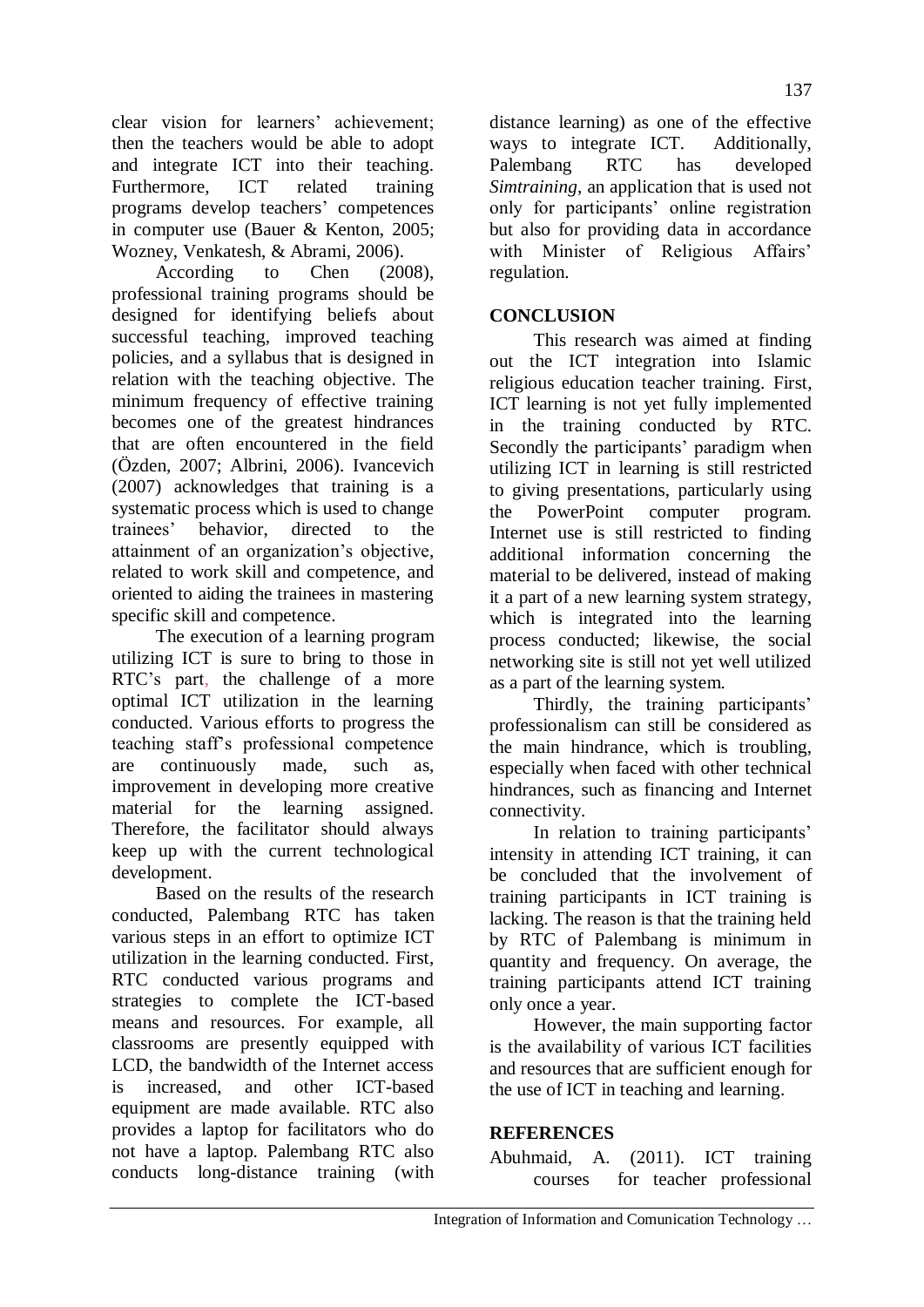development in Jordan. *The Turkish Online Journal of Educational Technology*, *10*(4), 195-210.

- Albrini, A. (2006). Teachers attitudes toward information and communication technologies: The case of Syrian EFL teachers. *Computers & Education*, *47*(4), 373- 398. doi: 10.1016/j.compedu.2004.10.013.
- Al-Munawwarah, S. F. (2014). Teachers" perceptions on the use of ICT in Indonesian EFL learning context. *English Review: Journal of English Education*, *3*(1), 70- 80. Retrieved from [https://journal.uniku.ac.id/index.php/](https://journal.uniku.ac.id/index.php/ERJEE/article/viewFile/116/78) [ERJEE.](https://journal.uniku.ac.id/index.php/ERJEE/article/viewFile/116/78)
- Bauer, J., & Kenton, J. (2005). Toward technology integration in the schools: Why it isn"t happening. *Journal of Technology and Teacher Education,* 13(4)*,* 519-546. from [https://www.learntechlib.org/pr](https://www.learntechlib.org/primary/p/4728/) [imary/p/4728/.](https://www.learntechlib.org/primary/p/4728/)
- Beggs, T. A. (2000, April 9-11*). Influences and barriers to the adoption of instructional technology.* Paper presented at the Proceedings of the Mid-South Instructional Technology Conference, Murfreesboro, TN. Retrieved from https://eric.ed.gov/?id=ED446764.
- Brinkerhoff, J. (2006). Effects of a long duration, professional development academy on technology skills, computer selfefficacy and technology integration beliefs and practices. *Journal of Research on Technology in Education*, *39*(1), 22-43. doi: [10.1080/15391523.2006.10782471.](http://dx.doi.org/10.1080/15391523.2006.10782471)
- Chen, C. H. (2008). Why do teachers not practice what they believe

regarding technology integration? *The Journal of Educational Research*, *102*(1), 65-75. doi: 10.3200/JOER.102.1.65-75.

- Claro, M. (2010). *Proposals for a conceptual framework and list of 21st century competencies for the development of an evaluation system of ICT competencies for the 21st century for 15 year old Chilean students.* Santiago: MS. (Chapter 1).
- Devi, R. & Shaik, N. (2012*).* Evaluating training & development effectiveness: A measurement model. *Asian Journal of Management Research,* 2(1), 722-735. Retrieved from http://ipublishing.co.in/.
- Esther, A. F. (2013). Information and communication technology as teaching and learning space for teachers English language in schools. *Journal of Emerging Trends in Educational Research and Policy Studies, 5*(1), 100-107.
- Gan, S. L. (2001). *IT & education in Malaysia: Problem, issues and challenges*. Petaling Jaya: Pearson Education.
- Honan, E. (2008). Barriers to teachers using digital texts in literacy classrooms. *Literacy, 42*(1), 36-43. doi: 10.1111/j.1467- 9345.2008.00480.x.
- Isisag, K. U. (2012). *The positive effects of integrating ICT in foreign language teaching.* Paper presented in International Conference ICT for Language Learning (5th Ed). Retrieved from https://conference.pixel-online.net
- Ivancevich, J. M. (2007). *Human resource management* (10th ed). New York, NY: McGraw-Hill.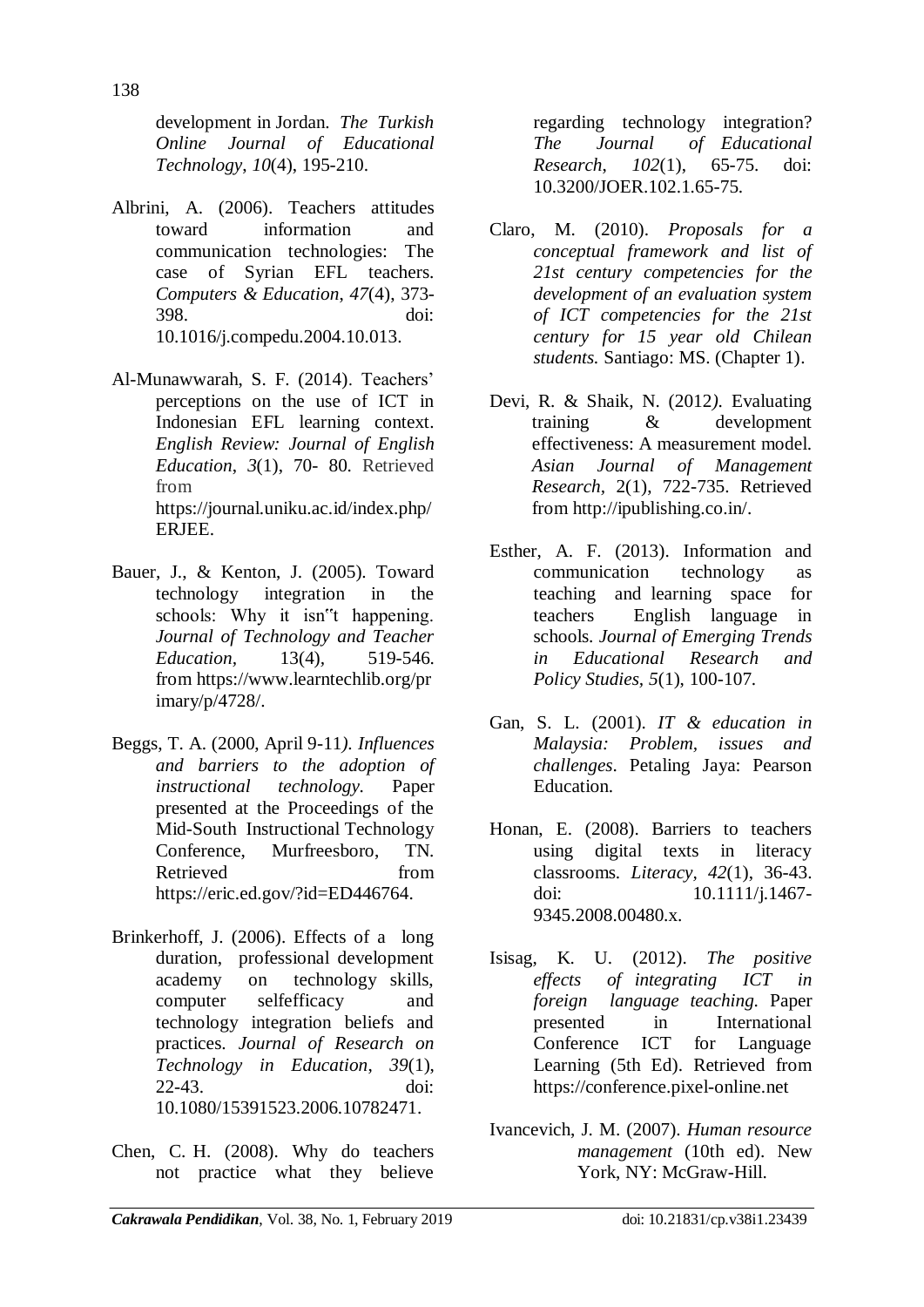- Kandasamy, M., & Shah, P. Bt. M. (2013). Knowledge, attitude and use of ICT among ESL teachers. *GSE Journal of Education*, 185-199. Retrieved from https://worldconferences.net.
- Keengwe, J. & Onchwari, G. (2011). Computer technology integration and student learning: barriers and promise. *Journal of Science Education and Technology*, *17*(6), 560-570. Retrieved from [https://eric.ed.gov/?id=EJ818933.](https://eric.ed.gov/?id=EJ818933)
- Lawless, K., & Pellegrino, J. (2007). Professional development in integrating technology into teaching and learning: Knowns, unknowns and ways to pursue better questions and answers. *Review of Educational Research* 77(4), 575-614. doi: 10.3102/0034654307309921.
- Lowther, D. L., Inan, F. A., Strahl, J. D. & Ross, S. M., (2008). Does technology integration work when key barriers are removed?. *Educational Media International, 45*(3), 195-213. Retrieved fro[m](https://www.learntechlib.org/p/101534/) [https://www.learntechlib.org/p/1015](https://www.learntechlib.org/p/101534/) [34/.](https://www.learntechlib.org/p/101534/)
- Lubis, A. H. (2018). Integrasi TIK dalam pengajaran bahasa Inggris di Indonesia abad ke-21: mitos dan realita. *Cakrawala Pendidikan, 37*(1), 11-21. doi: 10.21831/cp.v37il.16738.
- Luhombo, C. S. (2015). *Teacher factors influencing integration of ICT in teaching of English in public secondary school in Mumias Sub-County Kenya*. Unpublished Research Project. University of Nairobi, Kenya: University Press.
- Miles, M. B & Huberman, A. M. (2014). *Analisis data kualitatif*.

Jakarta: Universitas Indonesia (UI-Press).

- Ministerial Council on Education, Employment, Training and Youth Affairs. (2005). *Pedagogy Strategy: Learning in an online world*. Carlton South, Australia: MCEETYA.
- Oyarzo, P. F. (2011). Competencies for the 21st century: Integrating ICT to life, school and economical development. *Procedia-Social and Behavioral Sciences 28*(2011)*,* 54-57. doi: 10.1016/j.sbspro.2011.11.011.
- Özden, M. (2007). Problems with science and technology education in Turkey. *Eurasia Journal of Mathematics, Science, & Technology Education*, *3*(2), 157-161. Retrieved from [http://www.ejmste.com.](http://www.ejmste.com/)
- Parvin, M. S. (2013). Integrations of ICT in education sector for the advancement of the developing country: Some challenges and recommendations-Bangladesh perspective. *International Journal of Computer Science & Information Technology (IJCSIT), 5*(4), 81-92. doi: 10.5121/ijcsit.2013.5406.
- Pearlman, B. (2010). *Designing new learning environment to support 21st century skills. 21st century skills: Rethinking how students learn*. Bloomington, IN: Solution Tree Press.
- Pelgrum, W. J., & Law, N. (2003). *ICT in Education around the world: Trends, problems and prospects.* Paris: UNESCO-International institute for educational planning.
- Plomp, T., Pelgrum, W. J., & Law, N. (2007). SITES2006—International comparative survey of pedagogical practices and ICT in education. *Education and Information*